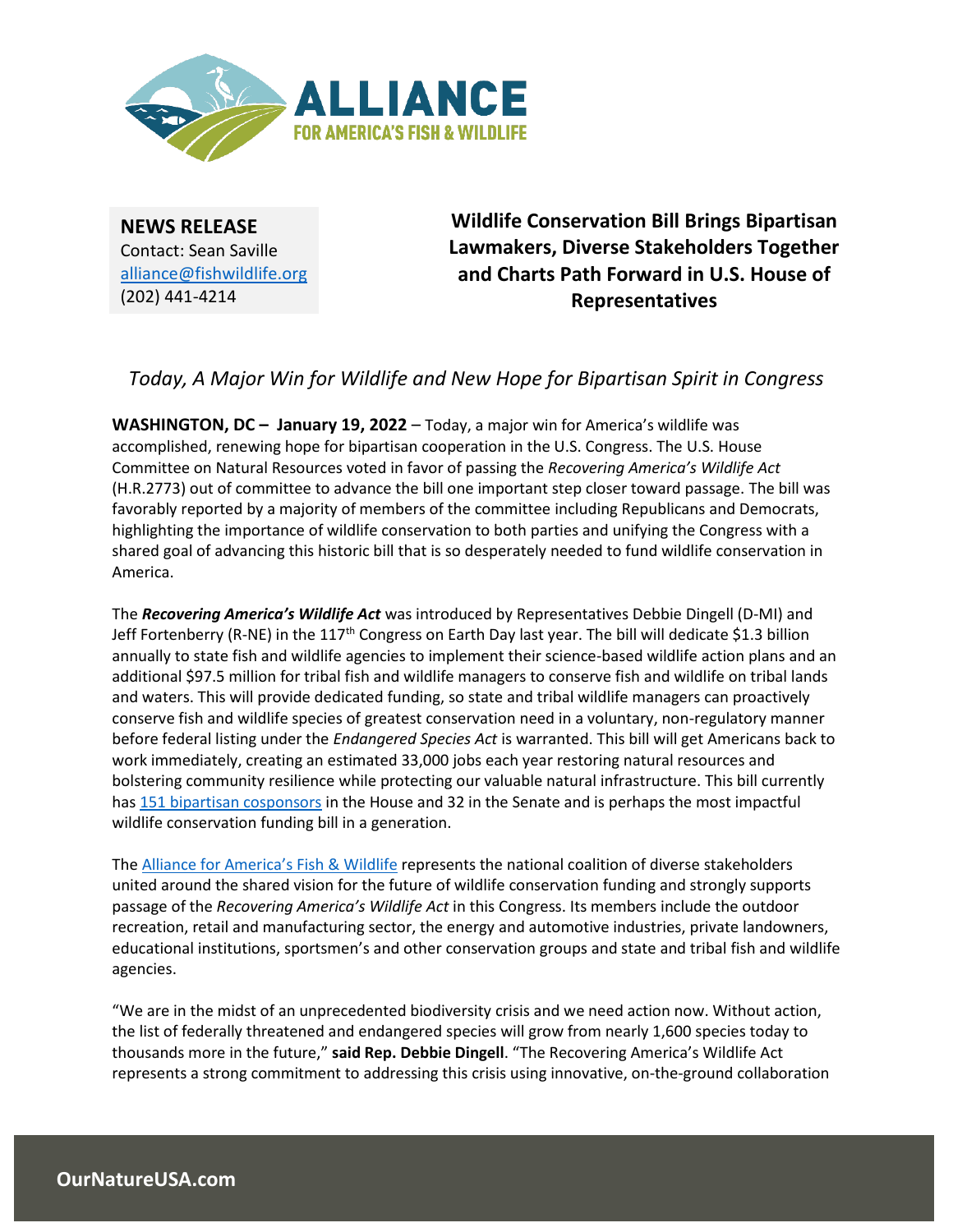

to protect fish and wildlife across the nation. I'm grateful to AFWA for their strong support in advancing this bill that will protect our nation's environmental heritage for years to come."

Proactive conservation is good for wildlife, good for taxpayers, good for business and good for our communities. By directing funds to State Wildlife Action Plans through the *Recovering America's Wildlife Act*, America will be fueling shovel ready projects that immediately create jobs in a sector with one of the highest returns on investment and supporting continued world class outdoor recreation opportunities that contribute roughly \$700 billion in annual economic output.

"The single most exciting fish and wildlife protection initiative in decades, *Recovering America's Wildlife Act* (RAWA) is a bold, collaborative upstream initiative that promotes continuity of habit while avoiding the costly, invasive downstream emergency room procedures of the *Endangered Species Act, "* said Congressman Fortenberry. "It's why we have a diverse group of persons from across the political landscape––hunters, hikers, anglers, birders––aligned so beautifully around it. Today's passage out of committee is a critical step in RAWA's long journey into law."

Not since enactment of the Pittman-Robertson and Dingell-Johnson acts, that provided critical funding for fish and wildlife on the brink of extinction, have we had an opportunity to pass legislation of such magnitude to the overall health and wellbeing of our wildlife and our communities. We hope Congress can continue down this positive path forward with bipartisan cooperation and pass this important bill this year.

"The Recovering America's Wildlife Act embodies the bipartisan spirit that has gotten the bill to this point thanks to the leadership of Congresswoman Dingell and Congressman Fortenberry as well as the Senate sponsors. This spirit of cooperation and a focus on shared goals was responsible for carrying the bill through a positive vote in committee today and we look forward to working with our congressional leaders to get this bill across the finish line this year" said Tony Wasley, Director of the Nevada Department of Wildlife and President of the Association of Fish and Wildlife Agencies. "The bill would help expedite the recovery of thousands of at-risk species through proactive, collaborative conservation, and the economic value of that conservation to states and to taxpayers can't be overstated either."

"Right now, more than one-third of all wildlife species in the United States are at heightened risk of extinction—and demand immediate conservation action. The bipartisan Recovering America's Wildlife Act is the most significant piece of wildlife legislation since the Endangered Species Act passed in 1973," said Collin O'Mara, president and CEO of the National Wildlife Federation. "Thanks to the incredible leadership of Rep. Debbie Dingell, Rep. Jeff Fortenberry, Rep. Jared Huffman, Chair Raul Grijalva, and more than 150 additional bipartisan cosponsors, this historic bill is making critical bipartisan progress in the House and is showing that even in these divided times, wildlife conservation can bring all Americans together."

"The Committee passage of Recovering America's Wildlife Act is a direct result of the tireless efforts of Congressional Sportsmen's Caucus (CSC) Co-Chair Congresswoman Dingell and CSC Member Congressman Fortenberry and their leadership in championing this monumental legislation," said CSF